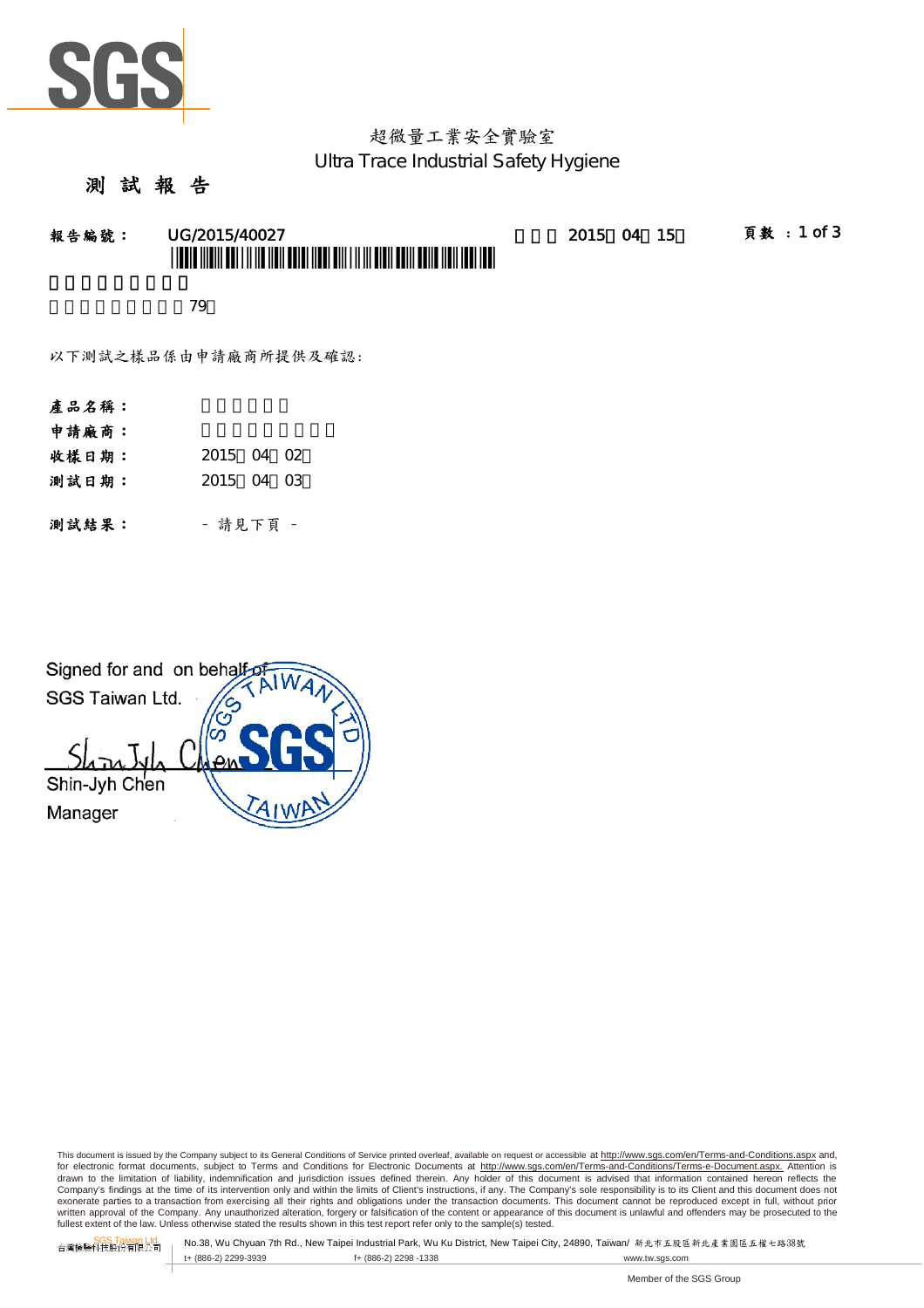

# 超微量工業安全實驗室 Ultra Trace Industrial Safety Hygiene

### 測 試 報 告

# **報告編號: UG/2015/40027 - 2015 04 15 頁數:2 of 3** \* LOUIS (1981) OUT FILIO DU LOUIS (1981-811) ET LI BIO DU LOUIS DU LOUIS (1981-1981

新北市三峽區民權街79

測試結果:

| 測試項目        | CAS NO.     | 測試方法 |                 |             | 測試結果  | 檢測極限   | 單位         |
|-------------|-------------|------|-----------------|-------------|-------|--------|------------|
|             | 000050-00-0 |      | <b>CNS 9538</b> |             | N.D.  | 5.00   | ppm(mg/kg) |
|             |             |      |                 | (HPLC/DAD)  |       |        |            |
| pH          | ---         |      | pH              | : 0.5076g / | 10.31 |        | ---        |
|             |             | 50mL | 25              |             |       |        |            |
| (Triclosan) | 003380-34-5 |      | <b>CNS 2477</b> |             | N.D.  | 0.0002 | %          |
|             |             |      |                 | (HPLC/DAD)  |       |        |            |
|             | ---         |      | <b>CNS 4986</b> |             | N.D.  | 0.0500 | %          |
|             |             |      |                 |             |       |        |            |
|             | ---         |      | <b>CNS 4986</b> |             |       |        |            |

備註:1.本報告不得分離,分離使用無效。

2.低於方法偵測極限之測定值以〞N.D.〞表示。

3.Negative / 陰性(未偵測到),Positive / 陽性(已偵測到)。

- END -

This document is issued by the Company subject to its General Conditions of Service printed overleaf, available on request or accessible at http://www.sgs.com/en/Terms-and-Conditions.aspx and, for electronic format documents, subject to Terms and Conditions for Electronic Documents at <u>http://www.sgs.com/en/Terms-and-Conditions/Terms-e-Document.aspx.</u> Attention is<br>drawn to the limitation of liability, indemnific Company's findings at the time of its intervention only and within the limits of Client's instructions, if any. The Company's sole responsibility is to its Client and this document does not<br>exonerate parties to a transacti written approval of the Company. Any unauthorized alteration, forgery or falsification of the content or appearance of this document is unlawful and offenders may be prosecuted to the fullest extent of the law. Unless otherwise stated the results shown in this test report refer only to the sample(s) tested.

SGS Taiwan Ltd. 台灣檢驗科技股份有限公司 No.38, Wu Chyuan 7th Rd., New Taipei Industrial Park, Wu Ku District, New Taipei City, 24890, Taiwan/ 新北市五股區新北產業園區五權七路38號